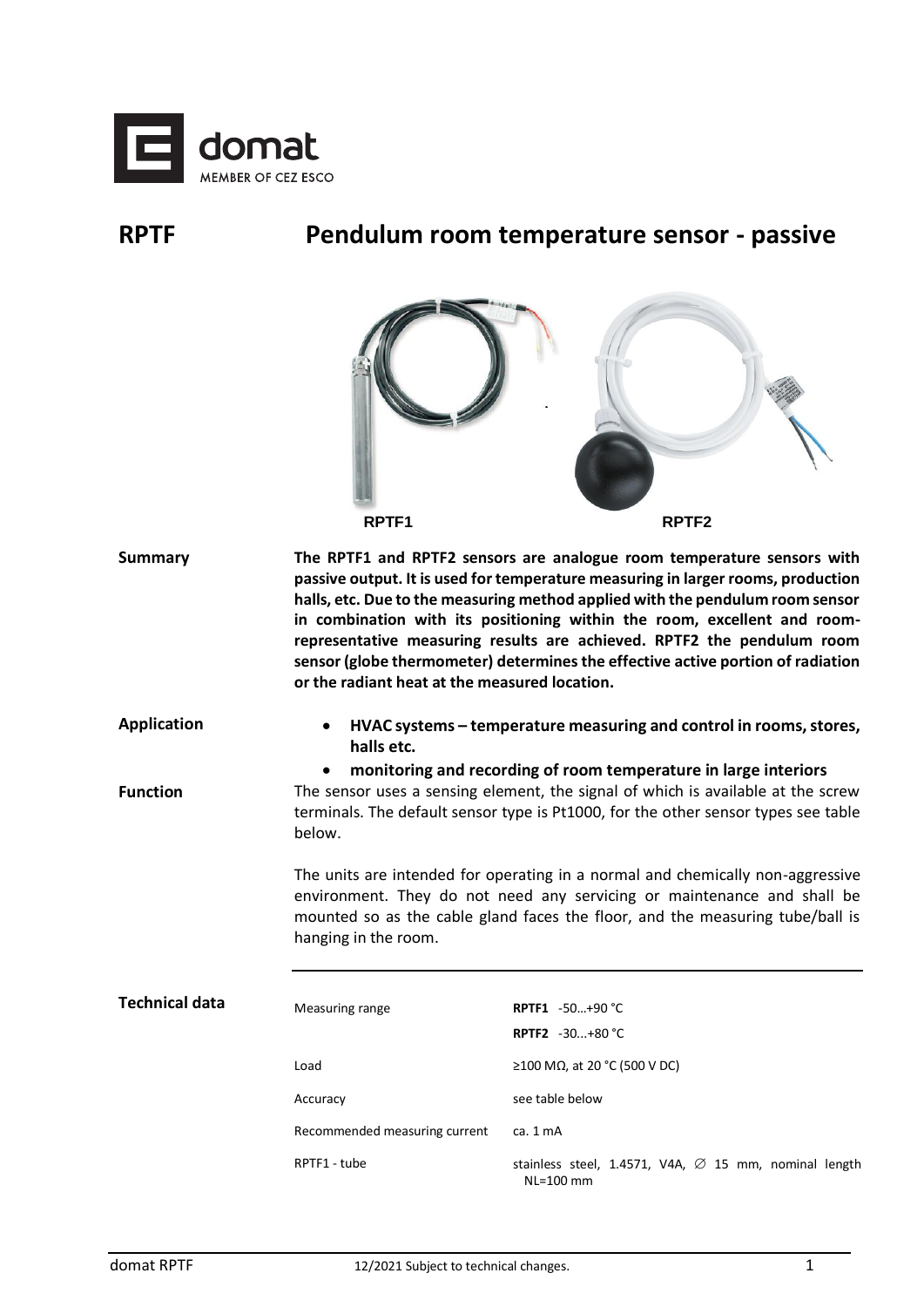|                     | RPTF2 - globe        |                             | plastic, black colour, ∅ 50 mm                                                               |  |
|---------------------|----------------------|-----------------------------|----------------------------------------------------------------------------------------------|--|
|                     | Cable                |                             | PVC, LiYY, 2x0.25 mm <sup>2</sup> , length 1.5 m,<br>other lengths (3 m, 6 m etc.) on demand |  |
|                     | <b>Dimensions</b>    | see below                   |                                                                                              |  |
|                     | Ambient humidity     | max. 95 % r.H.              |                                                                                              |  |
|                     | Protection class     | III (according to EN 60730) |                                                                                              |  |
|                     | Protection           |                             | IP 65 (according to EN 60529)                                                                |  |
| <b>Sensor types</b> |                      |                             |                                                                                              |  |
|                     | <b>Type</b>          | Ordering                    | Accuracy                                                                                     |  |
|                     | Pt100                | on request                  | DIN EN 60751 class B                                                                         |  |
|                     | Pt1000               | default sensor type         | DIN EN 60751 class B                                                                         |  |
|                     | Ni1000-6180 (Sauter) | on request                  | DIN EN 43760 class B                                                                         |  |
|                     | Ni1000-5000 (L&G)    | on request                  |                                                                                              |  |
|                     | NTC 1,8 kOhm         | on request                  | <b>DIN EN 44070</b>                                                                          |  |

When designing sensor cabling, please note that the cable resistance will cause measuring error. For a 50 m cable and a Pt1000 sensor the error is as follows: wires 0.50 mm2 ... measuring error 0.90 K wires 0.75 mm2 ... measuring error 0.60 K wires 1.00 mm2 ... measuring error 0.44 K.

For other cable lengths, the errors are more or less linear.

## **Terminals**



4 wire connection may be delivered as option.

**Dimensions** RPTF1



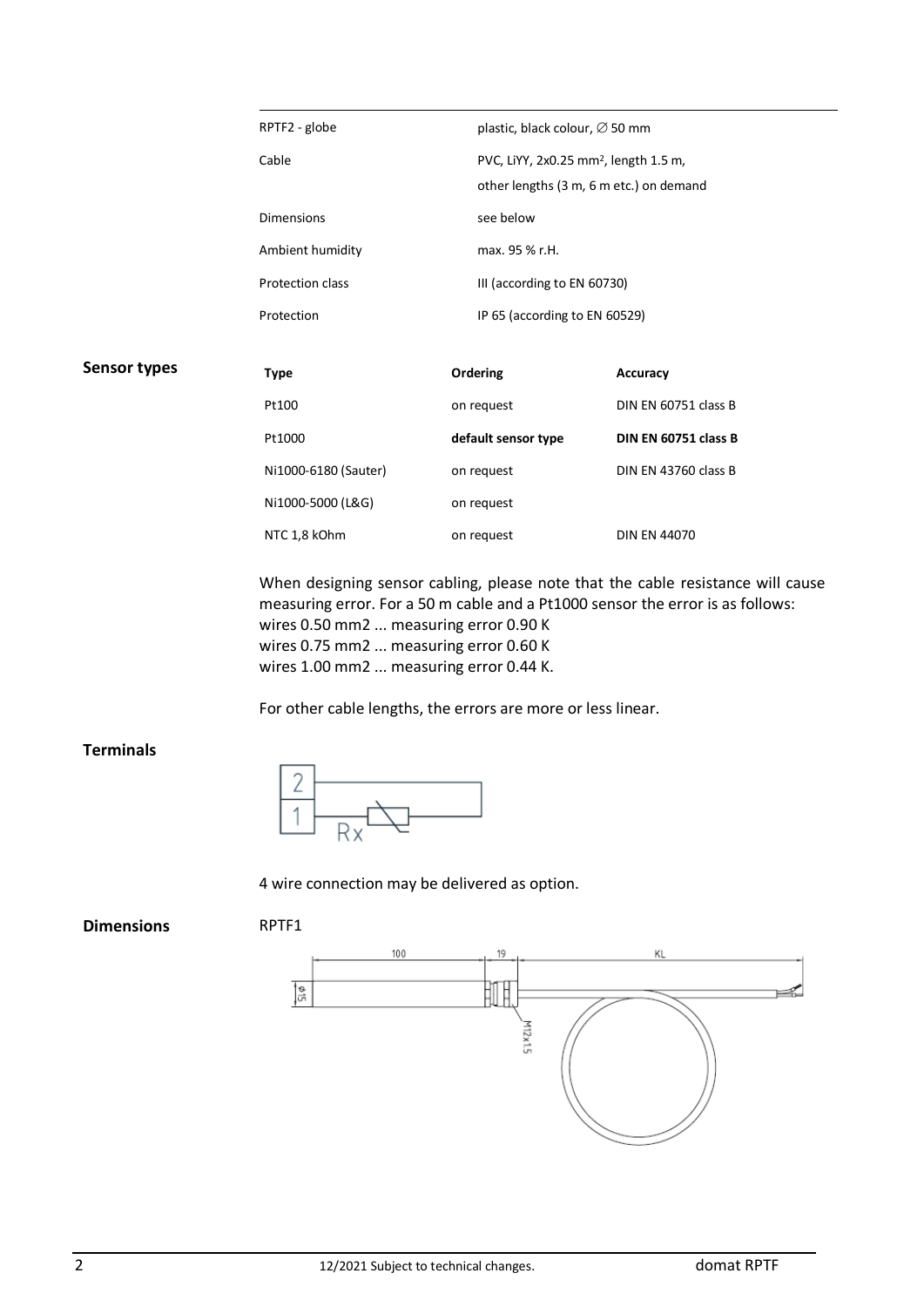RPTF2